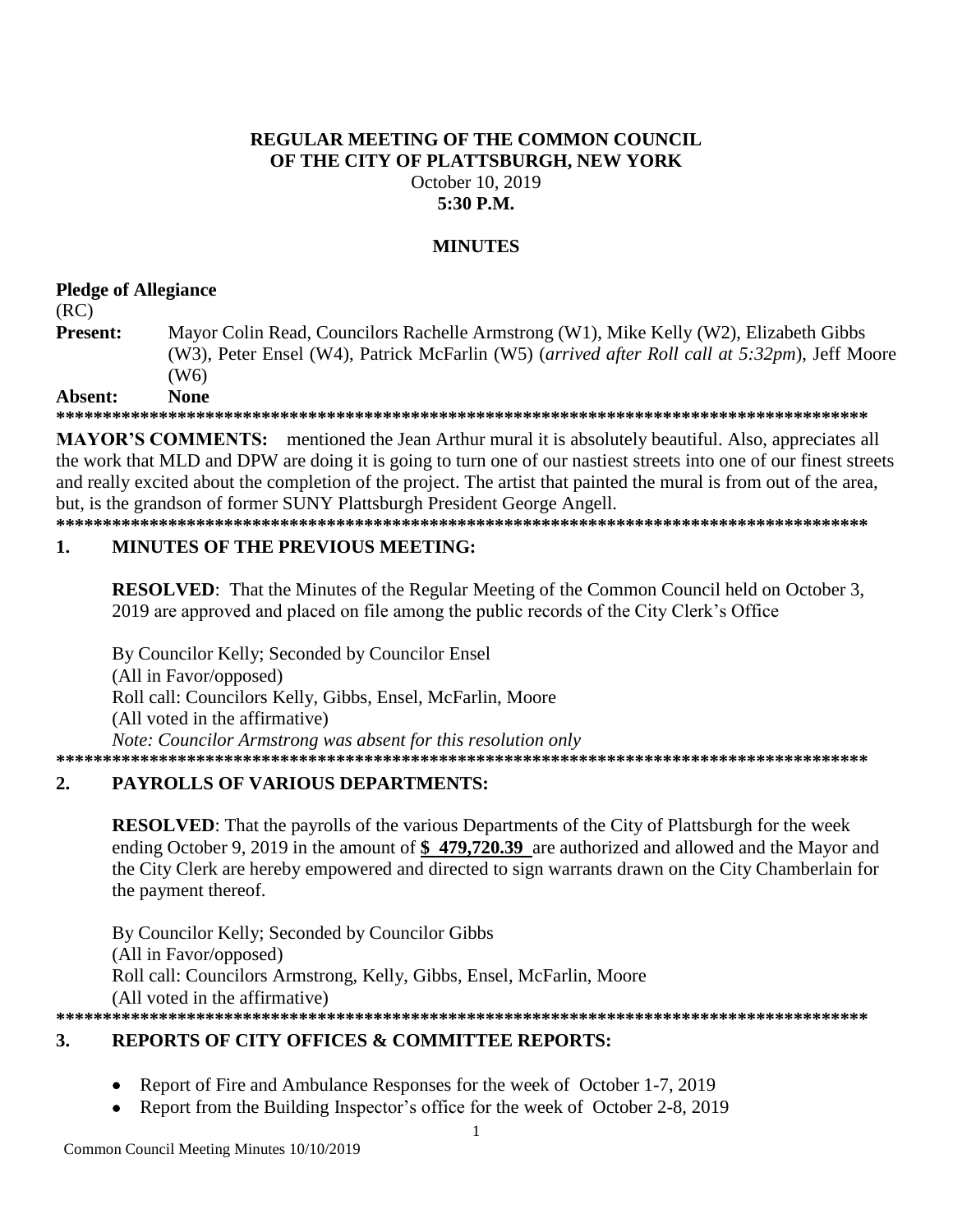- Minutes from the Governance, Strategy & City Operations Committee meeting held on October 3, 2019
- Report from Eagle's Nest Veterinary Hospital Dangerous Dog dated October 9, 2019

# • COUNCILOR/DEPARTMENT CHAIR COMMITTEE REPORTS:

Governance, Strategy, and City Operations- Chair Councilor Armstrong indicated met with Councilor Moore, Mayor, Community Development Director Miller regard Rec Complex, Plattsburgh Sustainability Task Force will meet Wednesday, October 16<sup>th</sup> at 4pm and mentioned Climate Action Coalition willing to work on Climate Smart Community certifications.

**City Infrastructure** – Chair Councilor Moore indicated met tonight had budget discussion if any more questions next week.

Finance and Budget – Chair Councilor Kelly indicated Budget season has begun, held Rec Complex last week, Infrastructure this week on schedule to pass budget on November 21, 2019.

**Public Safety** – Chair Councilor Gibbs asked if they could have budget narratives from departments by Wednesday each week.

**Plattsburgh Public Library** – Chair Councilor Ensel indicated he will be meeting with Director de la Chapelle to go over next week.

MLD - MLD Board President Councilor McFarlin indicated MLD mostly moved in to Sharron Avenue, Green Street by next week and Miller Street by Thanksgiving.

**RESOLVED:** That the reports as listed are hereby ordered received and any written reports are placed on file among the public records of the City Clerk's Office.

By Councilor Gibbs; Seconded by Councilor Ensel (All in Favor/opposed) Roll call: Councilors Armstrong, Kelly, Gibbs, Ensel, McFarlin, Moore (All voted in the affirmative) 

### **CORRESPONDENCE OR RECOMMENDATIONS FROM BOARDS:** 4. **None**

### $5.$ **AUDIT OF CLAIMS:**

**RESOLVED:** That the bills Audited by the Common Council for the week ending October 11, 2019 in the amount of \$661,862.20 are authorized and allowed and the Mayor and City Clerk are hereby authorized and directed to sign warrants drawn on the City Chamberlain for the payment thereof.

By Councilor Kelly; Seconded by Councilor Gibbs (All in Favor/opposed) Roll call: Councilors Armstrong, Kelly, Gibbs, Ensel, McFarlin, Moore (All voted in the affirmative)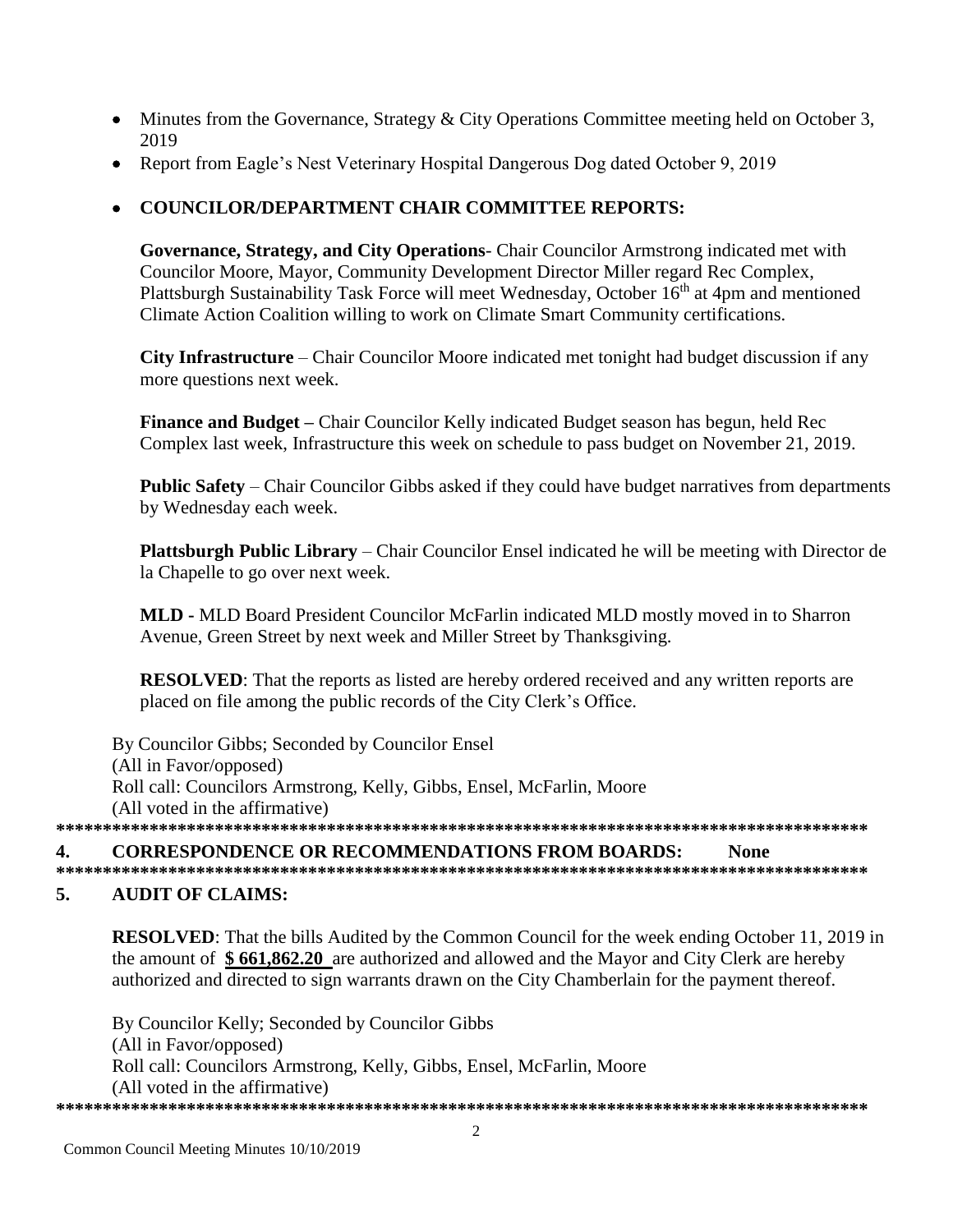### $\overline{7}$ . **OTHER ITEMS:**

A. RESOLVED: In accordance with the request therefore the Common Council approves the City Chamberlain to adjust the 2019 General Fund Budget by a combined \$46,000 in appropriations for under-budgeted Temporary Pay and Repairs to Motor Vehicles to be funded through a transfer of \$46,000 from Separation Pay within the Fire Department budget.

By Councilor Ensel; Seconded by Councilor Moore

Discussion: None Roll call: Councilors Armstrong, Kelly, Gibbs, Ensel, McFarlin, Moore (All voted in the affirmative) **ACTION TAKEN: Adopted** None Follow up Action: 

**B.** WHEREAS, in accordance with the New York State Environmental Ouality Review regulations (SEQR), the Common Council of the City of Plattsburgh announced its intent to serve as Lead Agency on or about August 19, 2019, to conduct an environmental review of a Type I project to complete abatement and demolition of surplus Plattsburgh Municipal Lighting Department structures located at 26 Green Street (hereinafter the "MLD Abatement and Demolition Project"); and

WHEREAS, the Common Council circulated its intent to serve as Lead Agency on or about October 1, 2019, with requisite environmental assessment forms, to other involved and/or interested agencies to review the MLD abatement and Demolition Project and has not received any objections thereto; and

WHEREAS, the Common Council, in its capacity as Lead Agency, has caused to be prepared an environmental assessment of the significance of and potential environmental impact of the action described above: and

WHEREAS, the Common Council has considered the environmental assessment forms, project description, including any comments received from the Involved Agencies, and the proposed Part 2 and 3 and proposed Negative Declaration.

NOW THEREFORE BE IT RESOLVED, that the Common Council, as the established Lead Agency for the MLD Abatement and Demolition Project, which is a Type I action under SEQR per 6 NYCRR Part  $617.4(b)(9)$  and as required for funding purposes, declares that, based on the record which has been prepared, including a review and completion of Part 2 of the Full EAF, a Negative Declaration is hereby adopted for the MLD Abatement and Demolition Project as it will result in no major adverse environmental impacts. The filing of this Negative Declaration is hereby ordered in accordance with 6 NYCRR Part 617.11 and this resolution will take effect immediately.

### Motion to waive reading and move Resolution

By Councilor Armstrong; Seconded by Councilor Ensel (All voted in the affirmative to waive reading and move Resolution)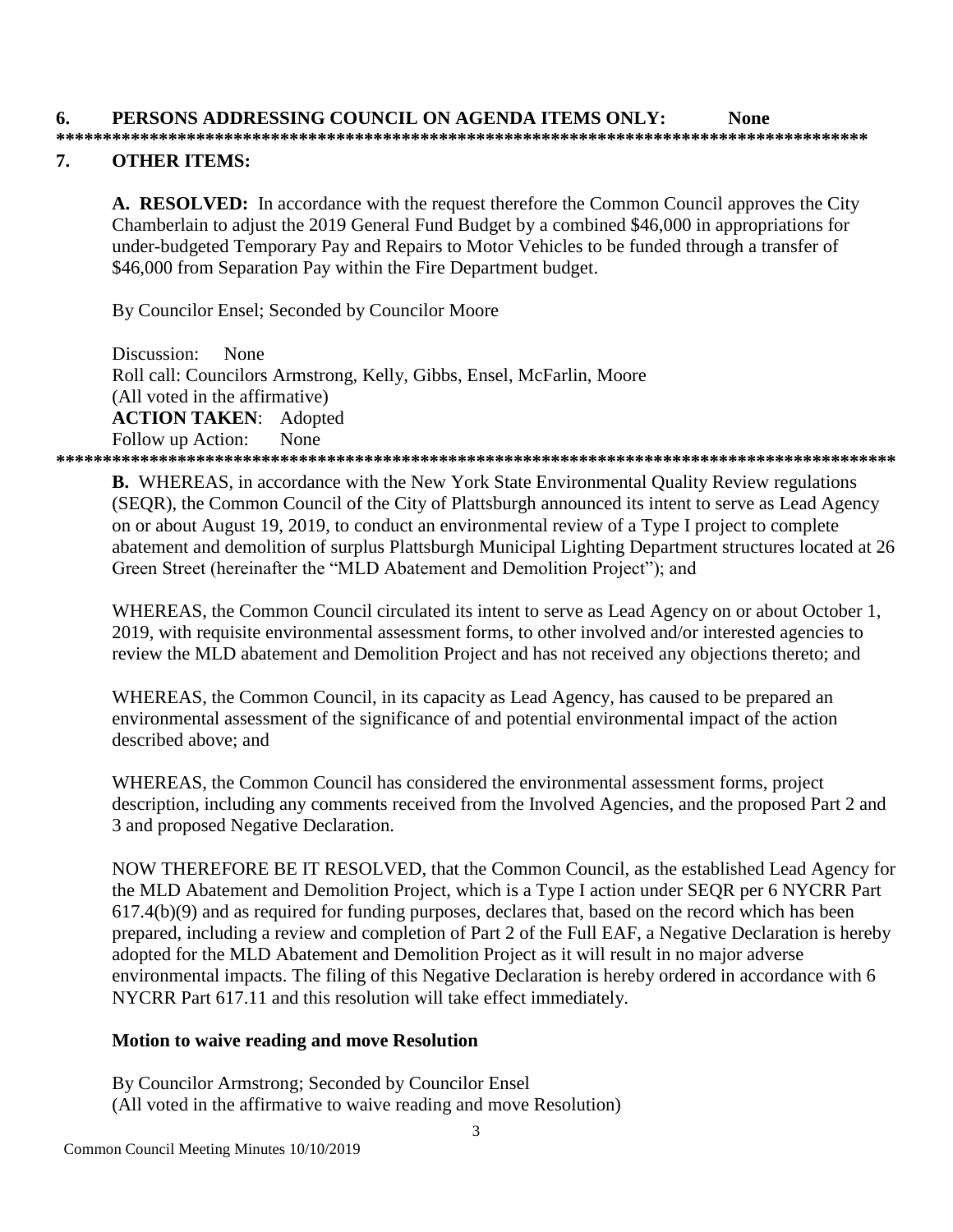Discussion: Yes Roll call: Councilors Armstrong, Kelly, Gibbs, Ensel, McFarlin, Moore (All voted in the affirmative) **ACTION TAKEN: Adopted** Follow up Action: None 

**C. RESOLVED:** In accordance with the request therefore the Common Council authorizes entering in to a Wastewater Treatment Plant Operation Agreement with "The Point" in Saranac Lake subject to the final contract approval of the Mayor and City of Plattsburgh Corporation Counsel.

By Councilor Ensel; Seconded by Councilor Gibbs Discussion: Yes Roll call: Councilors Armstrong, Kelly, Gibbs, Ensel, McFarlin, Moore (All voted in the affirmative) **ACTION TAKEN: Adopted** Follow up Action: **None** 

**D.** WHEREAS, by resolution dated August 6, 2015, the Common Council of the City of Plattsburgh resolved to encourage city departments and city residents to refrain from the use of GMO seeds and to refrain from the use of pesticides in the practice of lawn care and beautification, in part, to protect pollinating insects; and

WHEREAS, human contact with glyphosate, a prominent herbicide, has been linked to certain cancers and there has been national media coverage regarding litigation against the manufacturers of glyphosate; and

WHEREAS, in early September of 2019, the Press Republican reported about the application of an herbicide, which likely contained glyphosate, on City property located between Lake Champlain and the Terry Gordon Bike Path.

NOW THEREFORE, IT IS HEREBY RESOLVED, that the Common Council of the City of Plattsburgh re-affirms its resolution dated August 6, 2015 in whole, and in particular, with respect to encouraging city departments and city residents to refrain from the use of pesticides and herbicides in the practice of lawn care and beautification: and

IT IS FURTHER RESOLVED, that City Departments shall refrain from any use of pesticides and herbicides in the maintenance of City Property, absent written approval from the City Mayor; and

IT IS FURTHER RESOLVED, that no pesticide or herbicide may be used by private parties on City Property, absent written approval from the City Mayor.

This Resolution will take effect immediately upon approval by the Common Council.

By Councilor Armstrong; Seconded by Councilor Ensel Discussion: Yes Roll call: Councilors Armstrong, Kelly, Gibbs, Ensel, McFarlin, Moore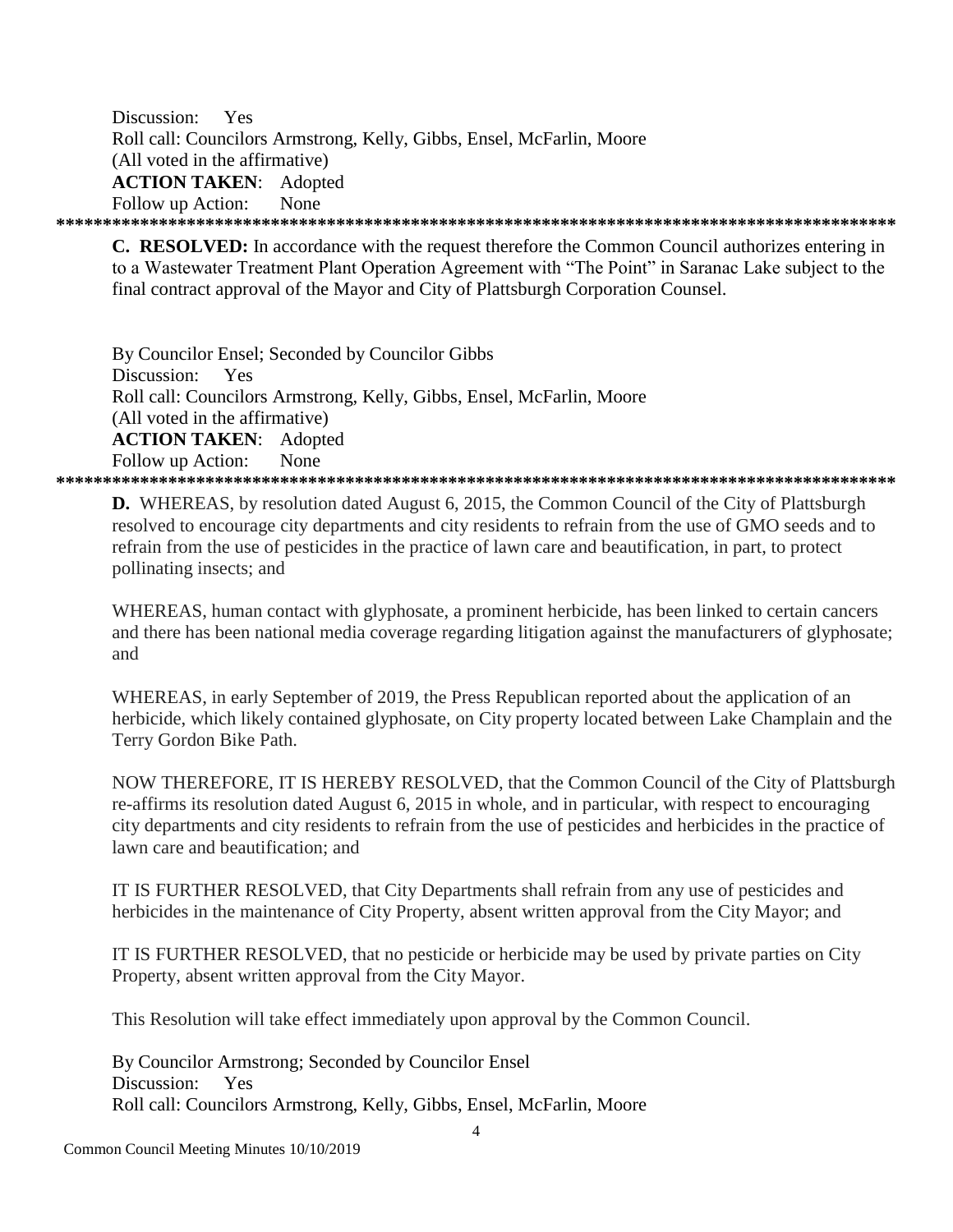(All voted in the affirmative) **ACTION TAKEN**: Adopted Follow up Action: None **\*\*\*\*\*\*\*\*\*\*\*\*\*\*\*\*\*\*\*\*\*\*\*\*\*\*\*\*\*\*\*\*\*\*\*\*\*\*\*\*\*\*\*\*\*\*\*\*\*\*\*\*\*\*\*\*\*\*\*\*\*\*\*\*\*\*\*\*\*\*\*\*\*\*\*\*\*\*\*\*\*\*\*\*\*\*\*\*\*\***

**E.** WHEREAS, the Imperial Dam, located on the Saranac River in Plattsburgh NY, is a Class "C" or "High Hazard" dam; its failure may result in serious damage to residences and infrastructure such that the loss of human life or widespread substantial economic loss is likely; and

WHEREAS, the masonry portion of Imperial Dam is owned by Main Mill Investments and the earthen embankment is owned by the NYSDEC; and

WHEREAS, Imperial Dam has a long history of serious uncorrected safety and habitat deficiencies; and

WHEREAS, the impounded water behind Imperial Dam allows for thick ice to develop, which exacerbates ice jams downstream—most recently and notably, the ice jams which impacted City infrastructure and the Underwood Mobile Home Park; and

WHEREAS, the impounded water behind Imperial Dam is not used for any hydropower electrical generation or industrial use; and

WHEREAS, in addition to these safety deficiencies, Imperial Dam presents an absolute impediment to fish spawning and fish passage on the Saranac River; and

WHEREAS, improved fish passage and improved health of the landlocked salmon fishery in the Saranac would likely increase tourism and recreational opportunities within Plattsburgh;

WHEREAS, New York State has entered into a Consent Order with the owners of Imperial Dam to correct these safety deficiencies and improve fish passage and included in these corrective actions was a proposal to lower and/or breach Imperial Dam; and

WHEREAS, the City of Plattsburgh is willing to facilitate these safety and fish passage goals by allowing for the use of adjacent City-owned property for sediment treatment and storage; improved recreational access; and improved community connections to the Saranac River; and

WHEREAS, the City of Plattsburgh's Common Council received a presentation by the Lake Champlain Chapter of Trout Unlimited in September of 2019 regarding these issues.

NOW THEREFORE, IT IS HEREBY RESOLVED, that the City of Plattsburgh Common Council supports the removal of Imperial Dam so that these safety deficiencies with the high-hazard dam will be resolved, salmon will re-gain their historic spawning grounds and ice-jams in the future will be mitigated.

IT IS FURTHER RESOLVED, that the City of Plattsburgh joins and supports the efforts of the Lake Champlain Chapter of Trout Unlimited to petition New York State to remove Imperial Dam.

IT IS FURTHER RESOLVED, that the City of Plattsburgh has available adjacent City-owned property to facilitate the removal of Imperial Dam and any sediment upstream of the dam.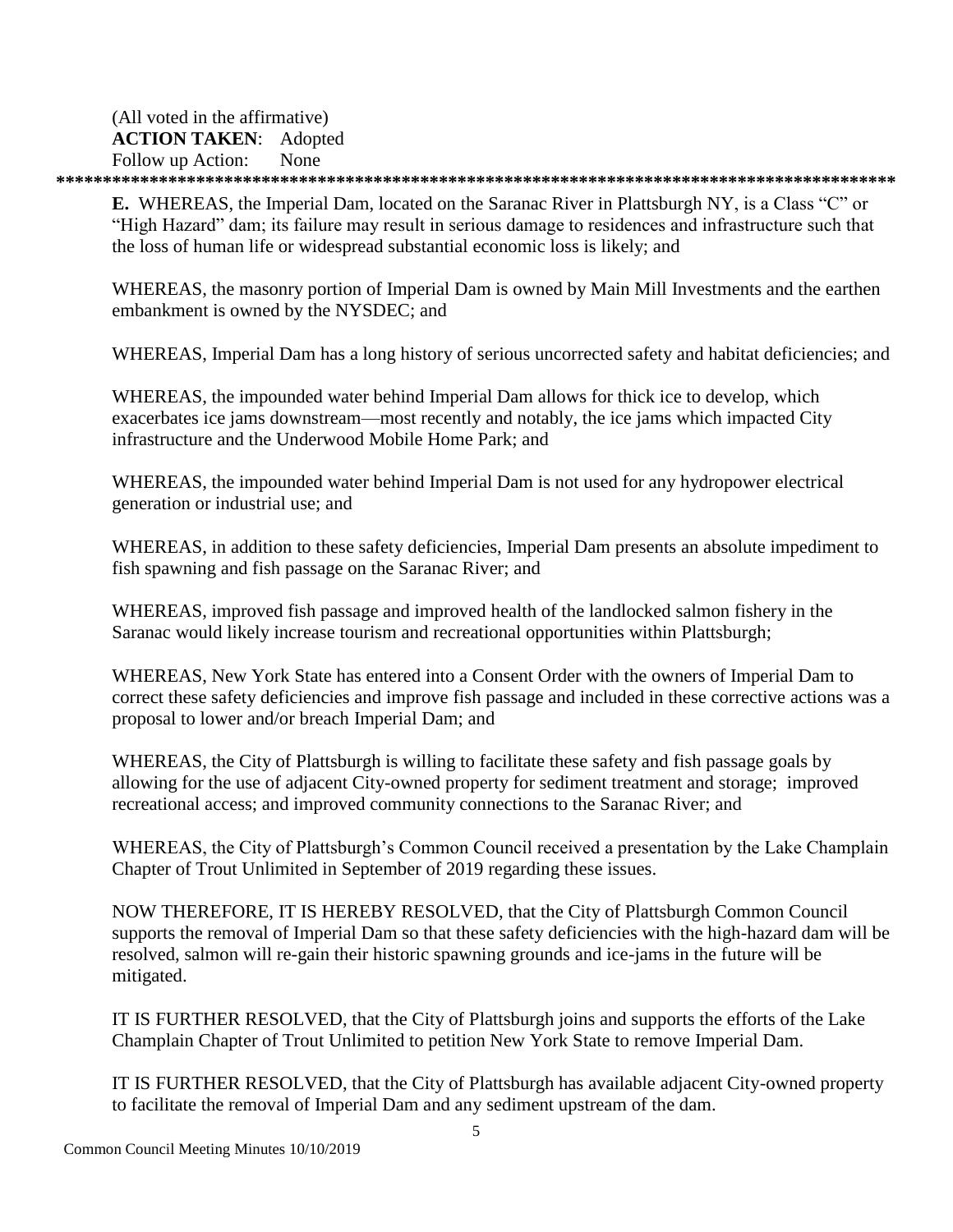By Councilor Moore; Seconded by Councilor Gibbs Discussion: Yes Roll call: Councilors Armstrong, Kelly, Gibbs, Ensel, McFarlin, Moore (All voted in the affirmative) **ACTION TAKEN: Adopted** Follow up Action: None 

**F. RESOLVED:** In accordance with the request therefore the Common Council authorizes entering in to an agreement with "Open Gov" subject to the final contract approval of the Mayor and City of **Plattsburgh Corporation Counsel.** 

By Councilor Armstrong; Seconded by Councilor Gibbs Discussion: Yes Roll call: Councilors Armstrong, Kelly, Gibbs, Ensel, McFarlin, Moore (All voted in the affirmative) **ACTION TAKEN:** Adopted Follow up Action: None 

**G. RESOLVED:** In accordance with the request therefore the Common Council approves Clinton County to close six parking spaces to public use on the south side of Cornelia Street between Oak Street and Margaret Street during construction activities on the County's Government Center Parking Lot to accommodate the operations of Clinton County Public Transit. Construction activities are scheduled to begin on Monday, October 14 and are expected to last one month.

By Councilor Gibbs; Seconded by Councilor Ensel Discussion: Yes Roll call: Councilors Armstrong, Kelly, Gibbs, Ensel, McFarlin, Moore (All voted in the affirmative) **ACTION TAKEN:** Adopted Follow up Action: None 

### **TRAVEL REQUEST: NONE** 8.

9. **RESOLUTIONS FOR INITIAL CONSIDERATION: None** 

NEW BUSINESS AND COUNCILOR REPORTS:  $10.$ 

**Councilor Gibbs** mentioned an Art Show at the Strand Center of the Arts.

**Councilor Armstrong** mentioned beautiful Jean Arthur Mural, was on Terry Gordon Bike path and Empire Trail panels have been installed.

Councilor Moore spoke about rumors he heard about the City Marina to correct the misinformation and the marina is not a money maker even without the debt service. If you add in the debt service it is a big money loser.